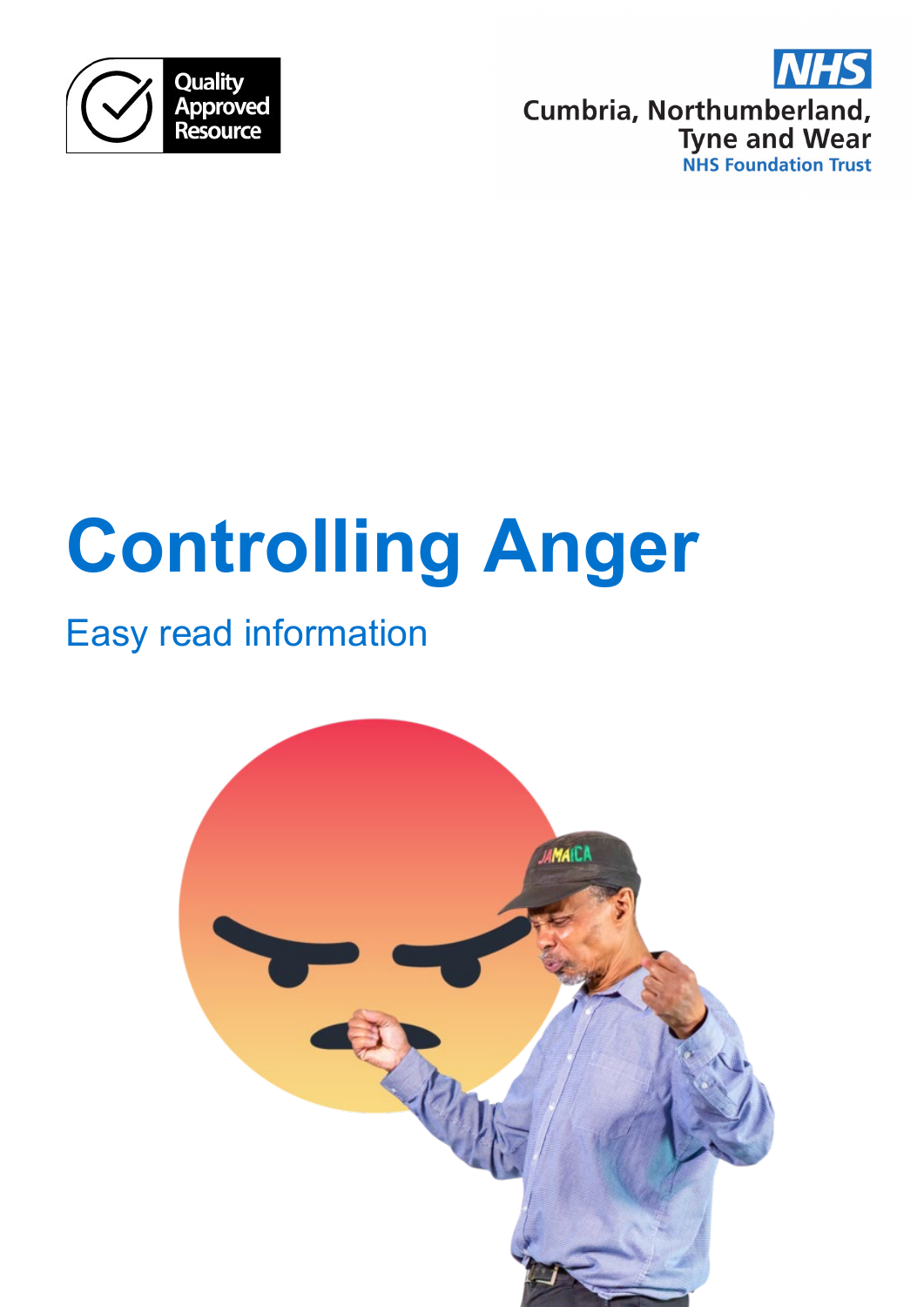## **Table of contents**

| About this leaflet                            | 3              |
|-----------------------------------------------|----------------|
| About anger                                   | 3              |
| How do I know if I have a problem with anger? | 4              |
| Who has problems with anger?                  | $\overline{5}$ |
| What can I do to control anger?               | 6              |
| Where to get more help                        |                |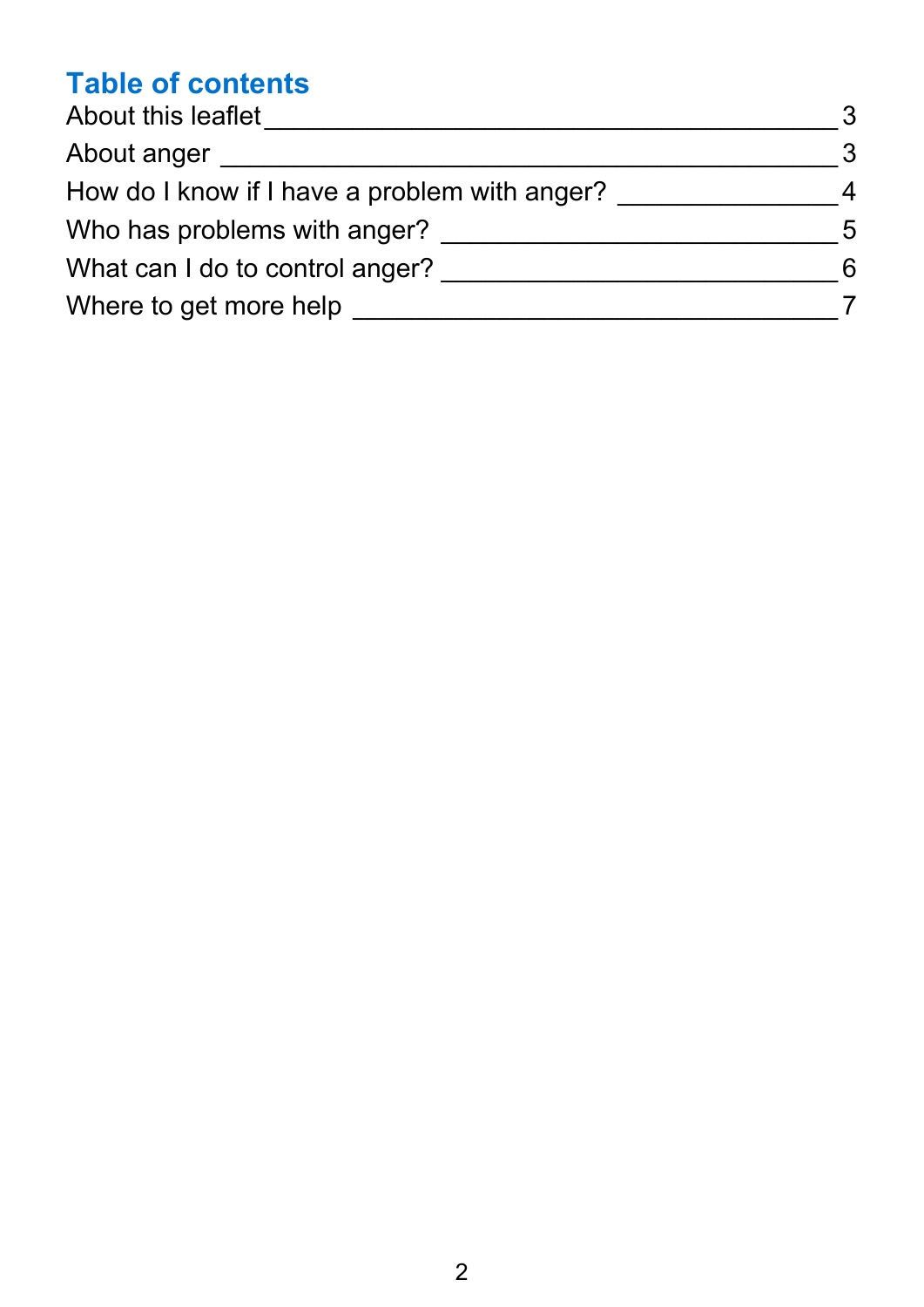#### **A member of staff or a carer can support you to read this booklet. They will be able to answer any questions that you have.**

#### <span id="page-2-0"></span>**About this leaflet**

- This leaflet is for people who have problems with getting angry.
- It will talk about how you might feel.
- It will tell you where you can go to get help.

# <span id="page-2-1"></span>**About anger**



Anger is a change of mood. It changes the way you feel, think and behave. It changes the way your body works.

You might get angry because of your feelings inside or because of things that are happening around you.

When you are angry your mood changes and sometimes the anger is the only thing you feel.

Everyone gets angry sometimes. But not everyone has a problem with anger.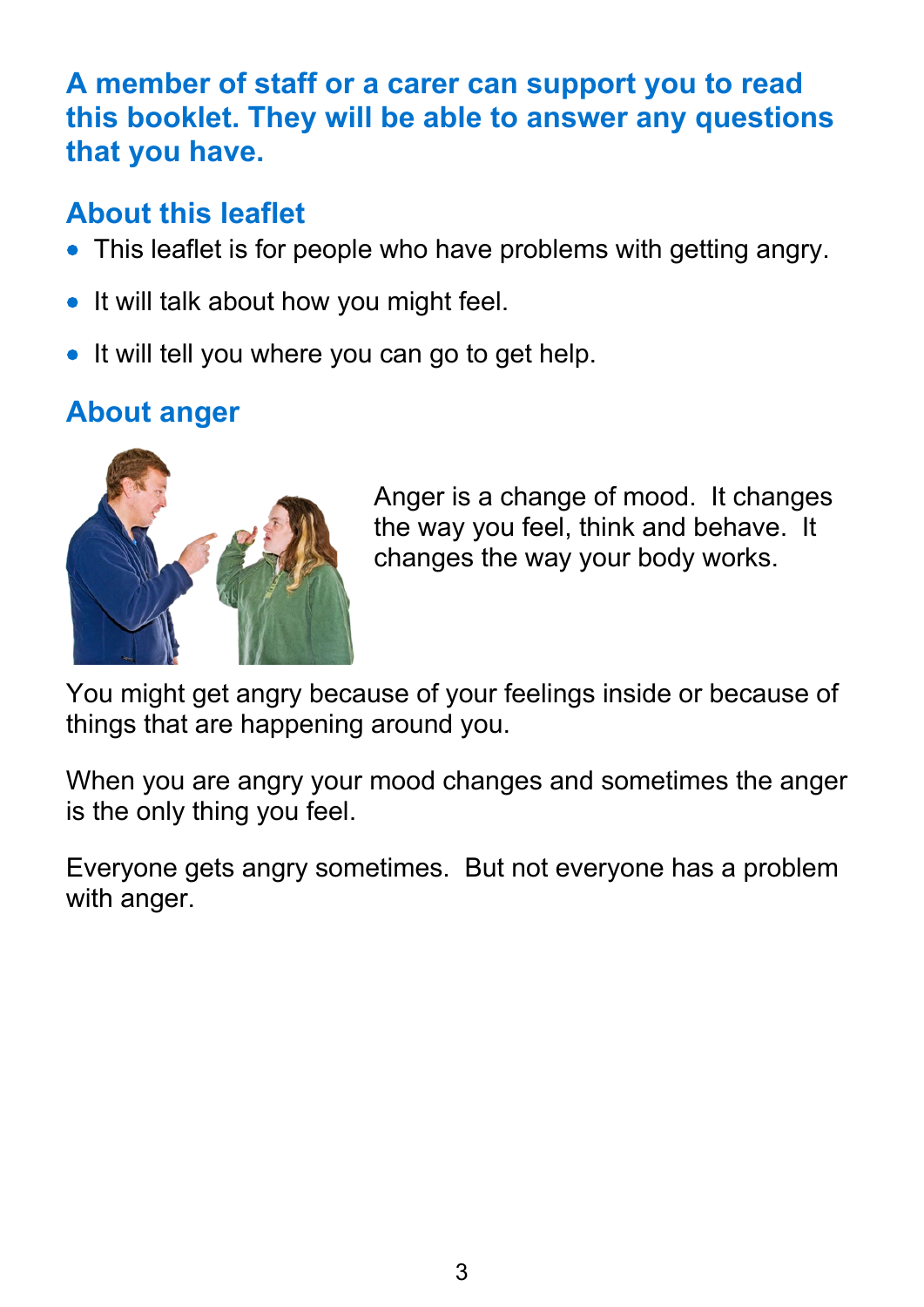# <span id="page-3-0"></span>**How do I know if I have a problem with anger?**









Some people know if they have a problem with being angry. Other people might not be so sure.

If any of these things on the checklist happen to you, you might have a problem with anger.

#### **How you feel**

Angry.

Irritable at little things.

Restless.

Get very angry very quickly.

#### **How you think**



You don't remember what happens when you get angry.

You think the worst about people.

Everything is a big problem.

Life seems unfair.

Other people seem to treat you unfairly.

#### **What happens to your body:**



Heart beats fast.

Chest feels tight and you get breathless.

Your muscles get tense and ache.

Legs go weak.

Get hot and sweaty.

Head pounds.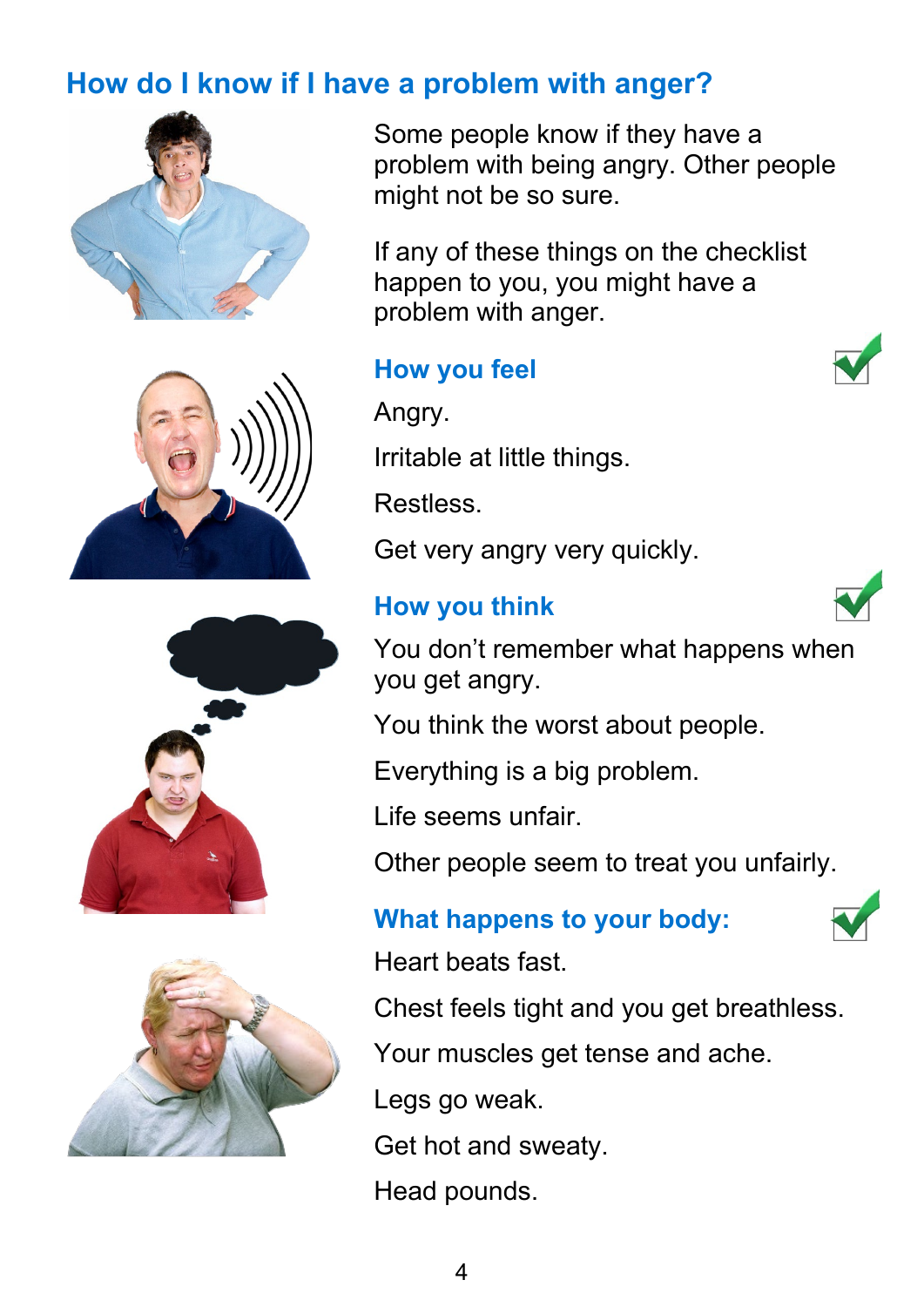



| <b>How you feel</b>            |  |
|--------------------------------|--|
| Angry                          |  |
| Irritable at little things     |  |
| Restless                       |  |
| Get very angry very<br>quickly |  |

#### **How you behave**

Snap or shout at people. Say unkind things. Argue with people.

Throw things or slam doors.

Hurt people.

Hurt yourself.

Drink or smoke more or take drugs.

Lots of ticks means you may have a problem with anger

# <span id="page-4-0"></span>**Who has problems with anger?**



Anyone can have a problem with anger.

Some people have not learned to control their anger and show their feelings in a different way.

Some people take things personally and this can make their angry thoughts worse.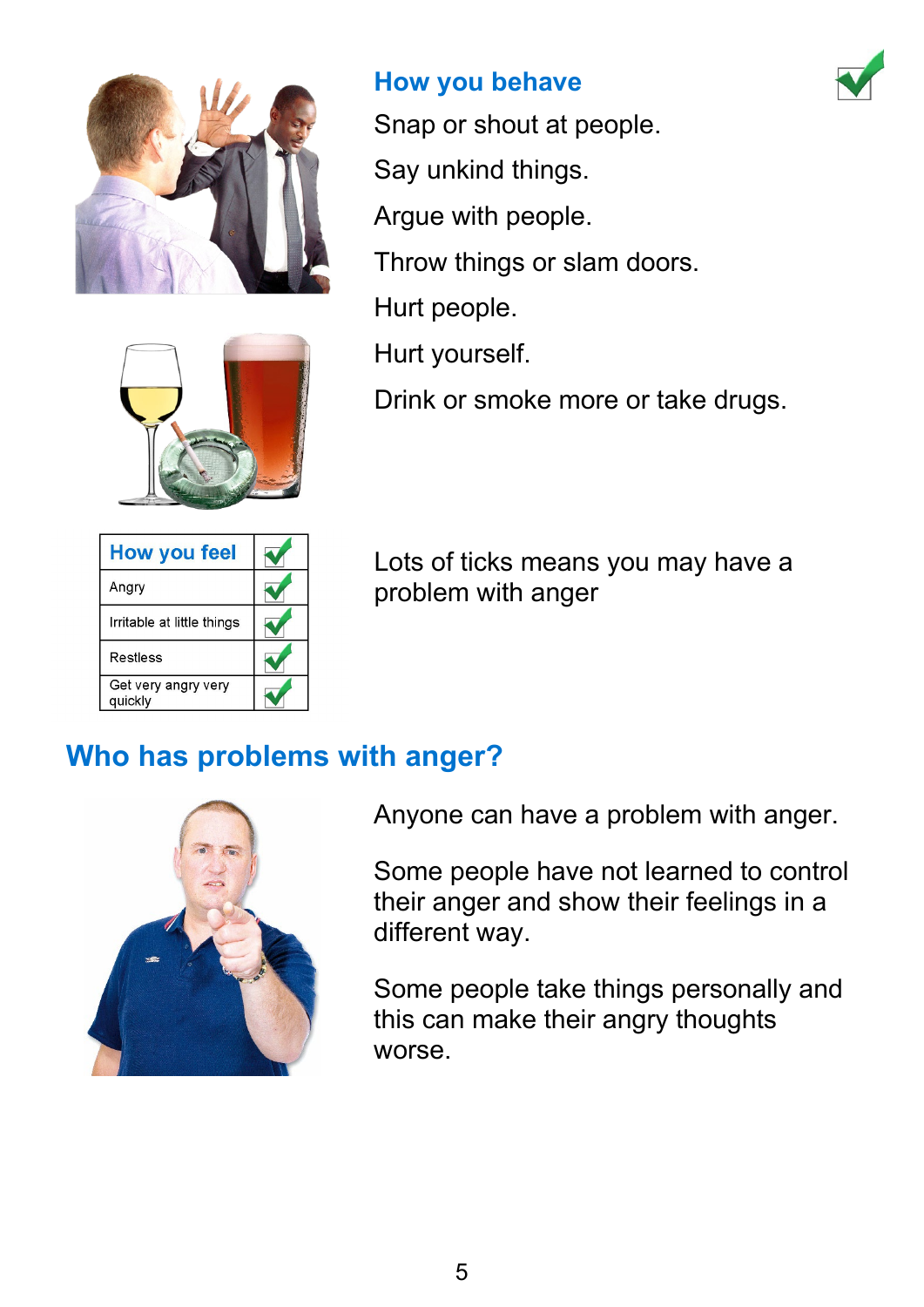

Instead of thinking about good things, angry people think bad or negative thoughts a lot of the time.

People who get angry often think that things they do are not good enough, or because things that other people do are not good enough.

#### <span id="page-5-0"></span>**What can I do to control anger?**



It is important to realise that our thoughts make us angry. When we know this, we can start to break these thoughts.

Relaxing can be a great way to stop feelings of anger.

- listening to some music
- doing exercise
- taking some deep breaths until you feel a bit calmer.

Your doctor or nurse can help you learn how to relax more.

You could write a list or draw a picture of times when you've been angry. This will help you see the types of things that can make you angry. You can then work on the things you do or could do to calm down.

Remember to notice when you are having angry thoughts. Try to stop them by relaxing or deep breathing.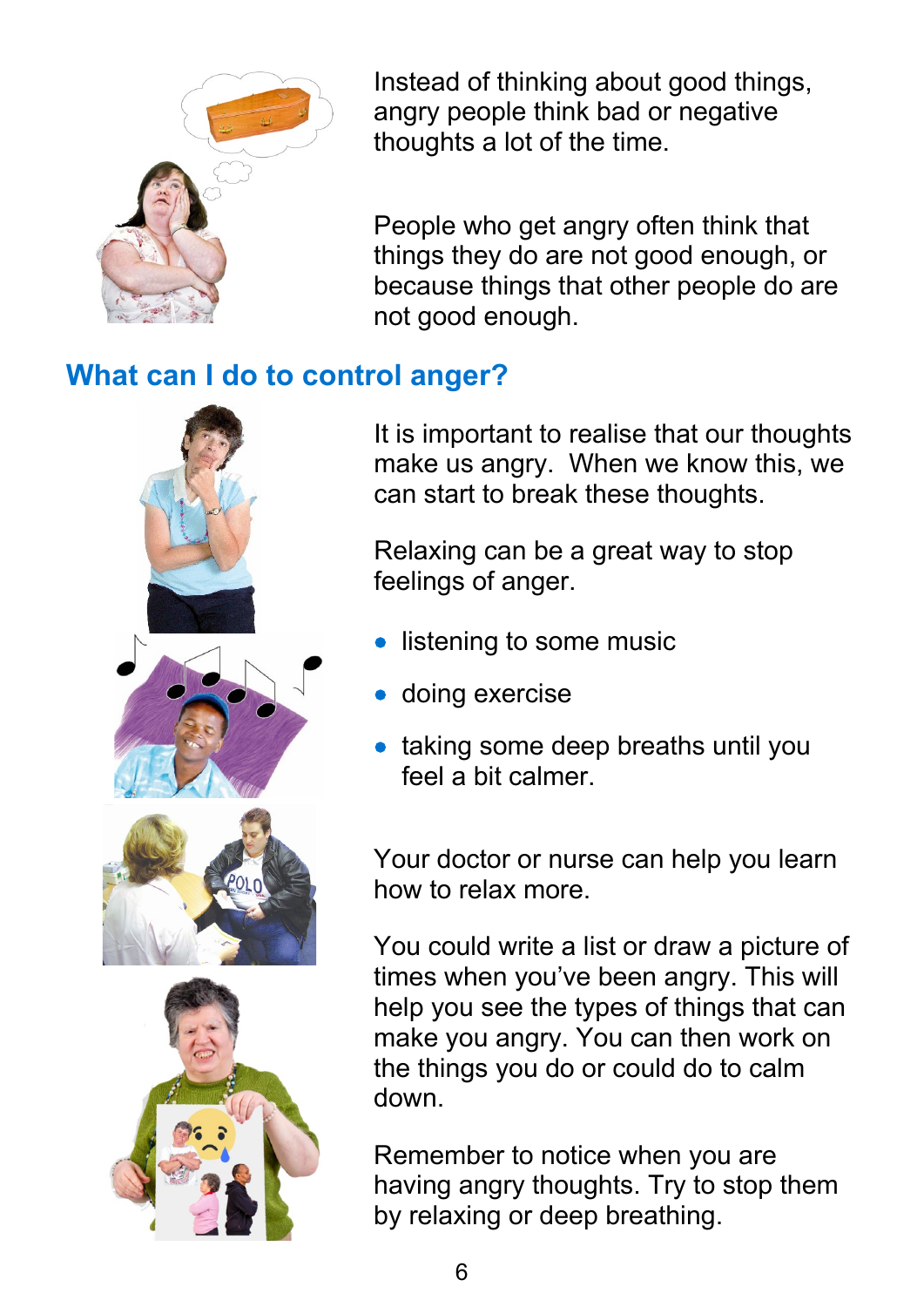#### <span id="page-6-0"></span>**Where to get more help**

If you would like to get more help or information, you can get in touch with these people:











#### **British Association of Anger Management**

Training, support and information for people with anger problems. Telephone: 0345 130 0286 Email: contact@angermanage.co.uk www.angermanage.co.uk

#### **Everyman Project**

Information and support for men who have anger management issues. Telephone: 0203 642 8850 www.everymanproject.co.uk

#### **Mind Infoline**

Help, information and support. Telephone: 0300 123 3393 Email: info@mind.org.uk www.mind.org.uk

#### **Samaritans**

Support for people in a crisis. Telephone: 116 123 Email: jo@samaritans.org www.samaritans.org

You can also get help and information from your doctor or nurse.